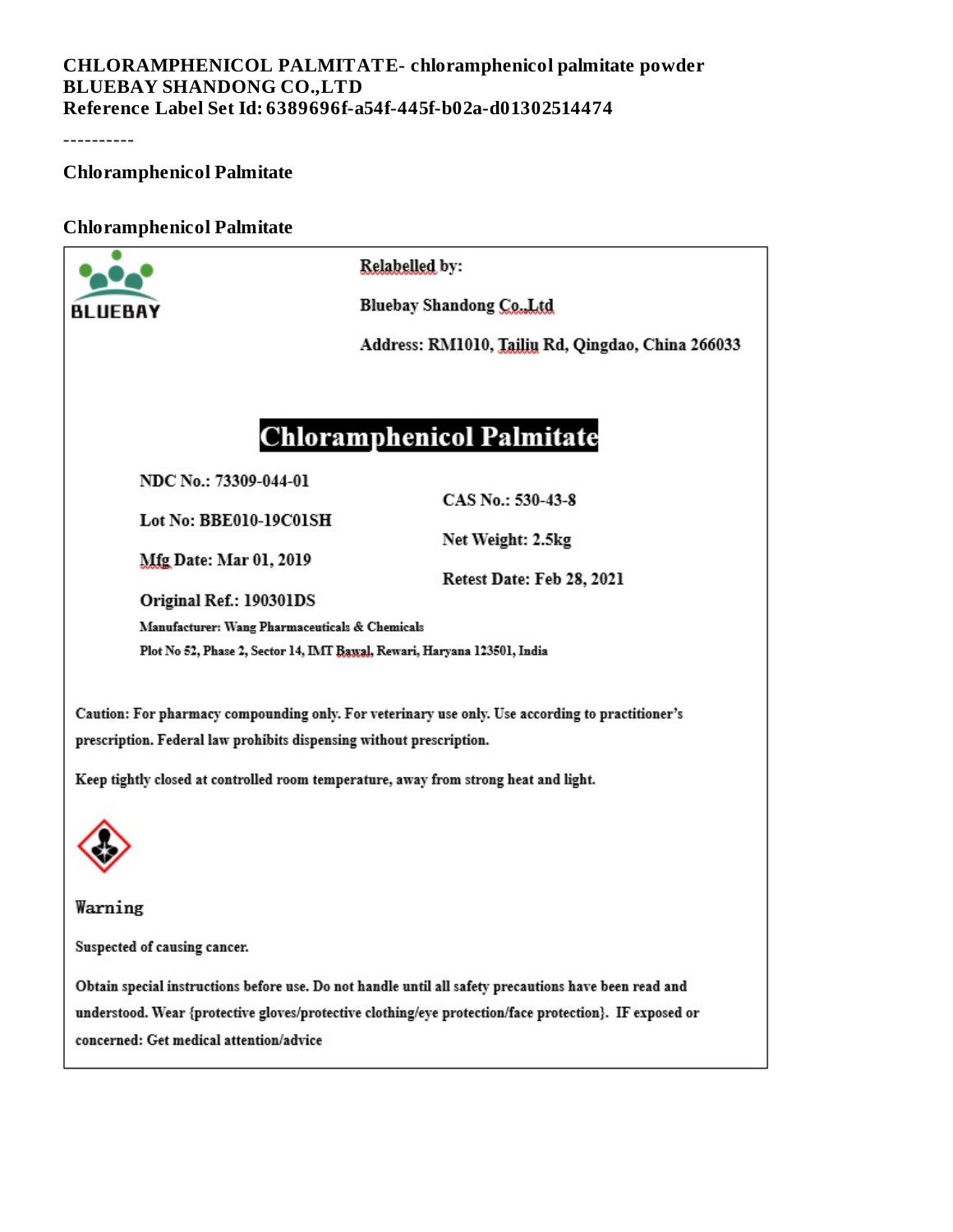

Relabelled by:

Bluebay Shandong Co., Ltd

Address: RM1010, Tailin Rd, Qingdao, China 266033

### **Chloramphenicol Palmitate**

NDC No.: 73309-044-02

CAS No.: 530-43-8

Lot No: BBE071-19101SH

Net Weight: 25kg

Mfg Date: Sep 01, 2019

Original Ref.: CP-BL-007/09/19

Expiry Date: Aug 31, 2023

Manufacturer: Wang Pharmaceuticals & Chemicals Plot No 52, Phase 2, Sector 14, IMT Banal, Rewari, Haryana 123501, India

Caution: For pharmacy compounding only. For veterinary use only. Use according to practitioner's prescription. Federal law prohibits dispensing without prescription.

Keep tightly closed at controlled room temperature, away from strong heat and light.



Warning

Suspected of causing cancer.

Obtain special instructions before use. Do not handle until all safety precautions have been read and understood. Wear {protective gloves/protective clothing/eye protection/face protection}. IF exposed or concerned: Get medical attention/advice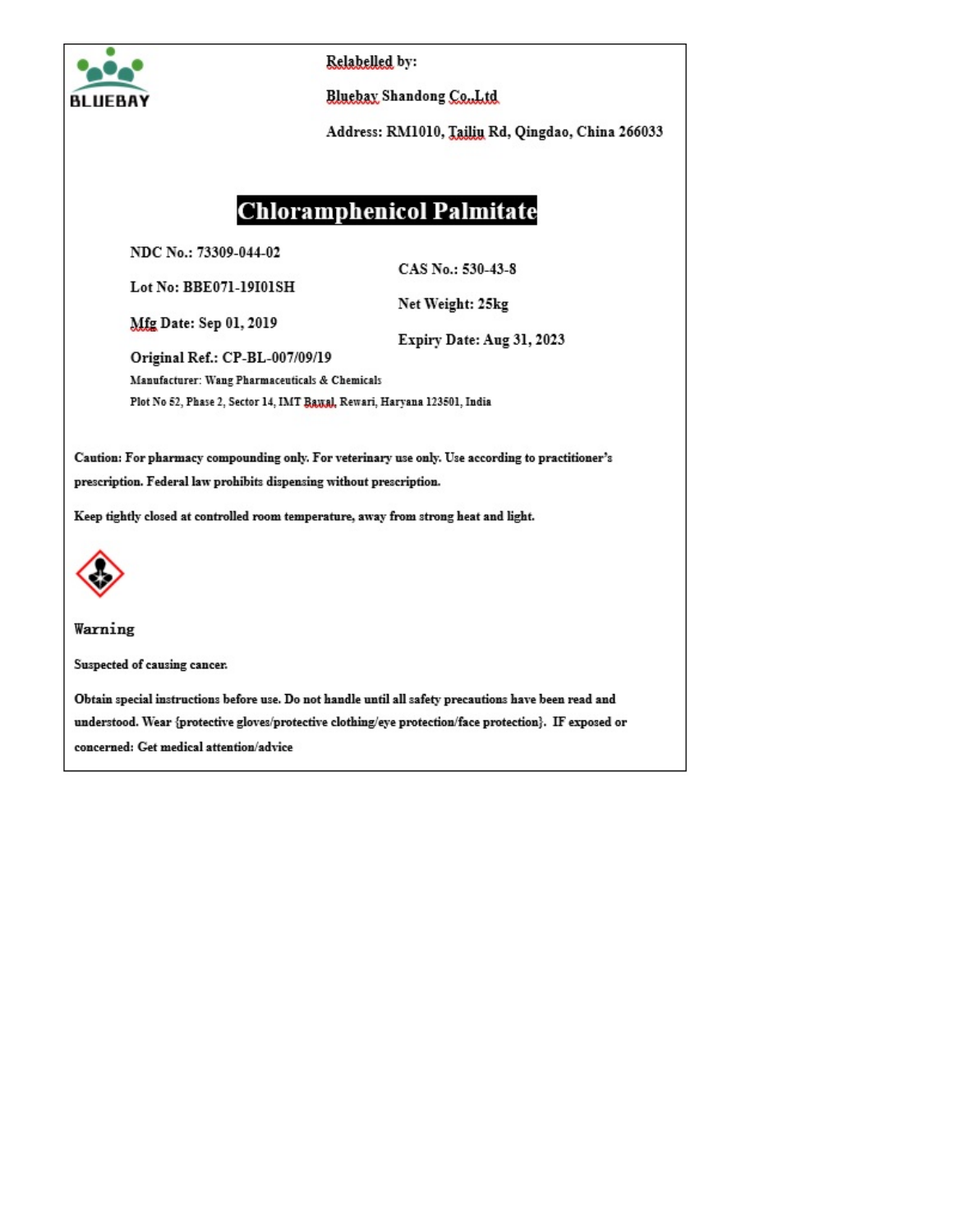

Relabelled by:

**Bluebay Shandong Co., Ltd** 

Address: RM1010, Tailiu Rd, Qingdao, China 266033

## **Chloramphenicol Palmitate**

NDC No.: 73309-044-03

Lot No: BBE071-19101SH

CAS No.: 530-43-8

Net Weight: 1kg

**Mfg Date: Sep 01, 2019** 

Original Ref.: CP-BL-007/09/19

Expiry Date: Aug 31, 2023

Manufacturer: Wang Pharmaceuticals & Chemicals Plot No 52, Phase 2, Sector 14, IMT Bawal, Rewari, Haryana 123501, India

Caution: For pharmacy compounding only. For veterinary use only. Use according to practitioner's prescription. Federal law prohibits dispensing without prescription.

Keep tightly closed at controlled room temperature, away from strong heat and light.



Warning

Suspected of causing cancer.

Obtain special instructions before use. Do not handle until all safety precautions have been read and understood. Wear {protective gloves/protective clothing/eye protection/face protection}. IF exposed or concerned: Get medical attention/advice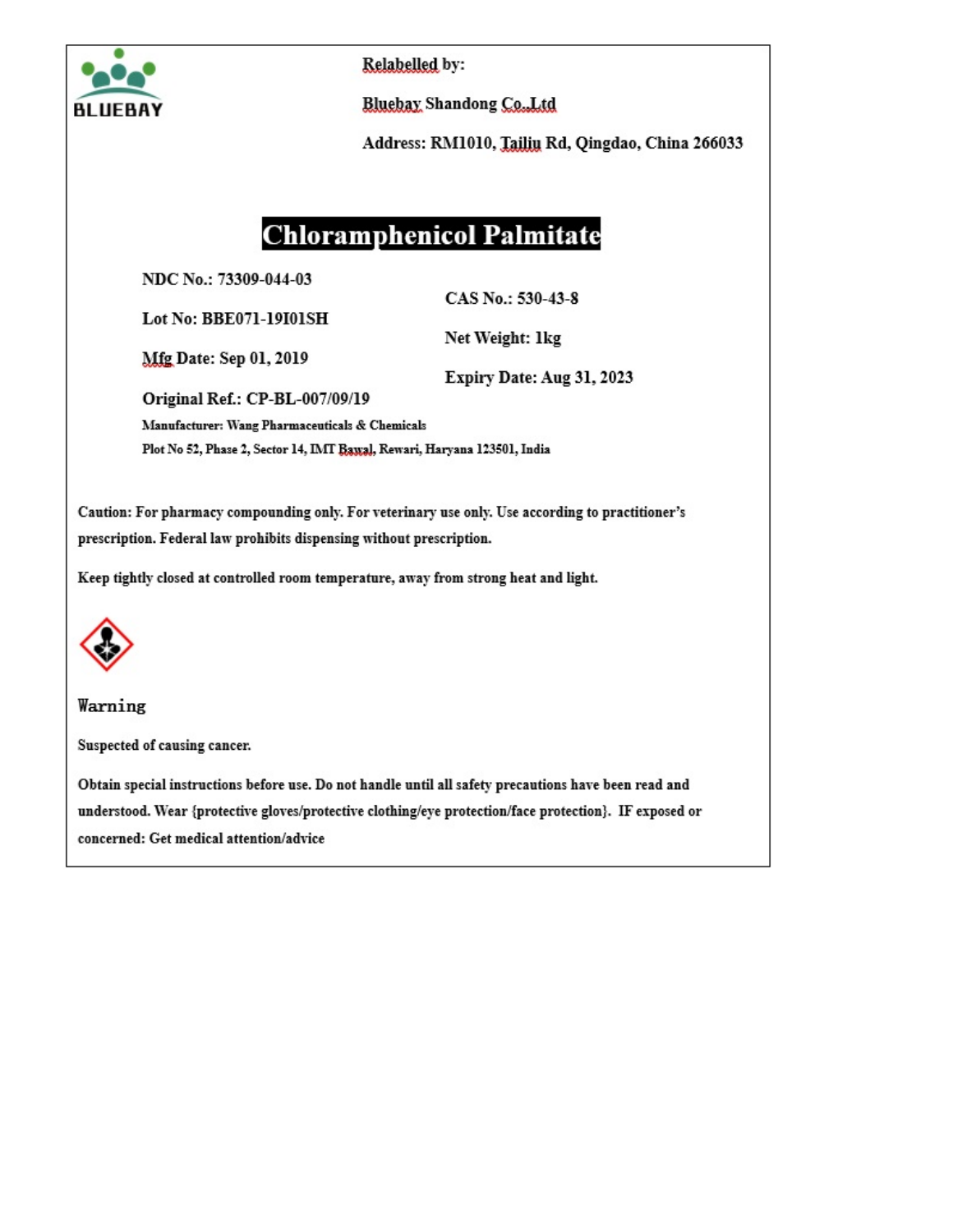

Relabelled by:

**Bluebay Shandong Co., Ltd** 

Address: RM1010, Tailiu Rd, Qingdao, China 266033

## **Chloramphenicol Palmitate**

NDC No.: 73309-044-04

CAS No.: 530-43-8

**Mfg Date: Sep 01, 2019** 

Lot No: BBE071-19101SH

Net Weight: 5kg

Expiry Date: Aug 31, 2023

Original Ref.: CP-BL-007/09/19

Manufacturer: Wang Pharmaceuticals & Chemicals

Plot No 52, Phase 2, Sector 14, IMT Bawal, Rewari, Haryana 123501, India

Caution: For pharmacy compounding only. For veterinary use only. Use according to practitioner's prescription. Federal law prohibits dispensing without prescription.

Keep tightly closed at controlled room temperature, away from strong heat and light.



Warning

Suspected of causing cancer.

Obtain special instructions before use. Do not handle until all safety precautions have been read and understood. Wear {protective gloves/protective clothing/eye protection/face protection}. IF exposed or concerned: Get medical attention/advice

### **CHLORAMPHENICOL PALMITATE**

chloramphenicol palmitate powder

| <b>Product Information</b>                                           |                        |                    |                 |                          |                |
|----------------------------------------------------------------------|------------------------|--------------------|-----------------|--------------------------|----------------|
| Product Type                                                         | <b>BULK INGREDIENT</b> | Item Code (Source) |                 | NDC:73309-044            |                |
| <b>Route of Administration</b>                                       | NOT APPLICABLE         |                    |                 |                          |                |
|                                                                      |                        |                    |                 |                          |                |
| <b>Active Ingredient/Active Moiety</b>                               |                        |                    |                 |                          |                |
|                                                                      |                        |                    |                 |                          |                |
|                                                                      |                        |                    |                 |                          |                |
| <b>CHLORAMPHENICOL PALMITATE (UNII: 43VU4207NW) (CHLORAMPHENICOL</b> |                        |                    | CHLORAMPHENICOL |                          | $1 \text{ kg}$ |
| <b>Ingredient Name</b>                                               |                        |                    |                 | <b>Basis of Strength</b> | Strength       |